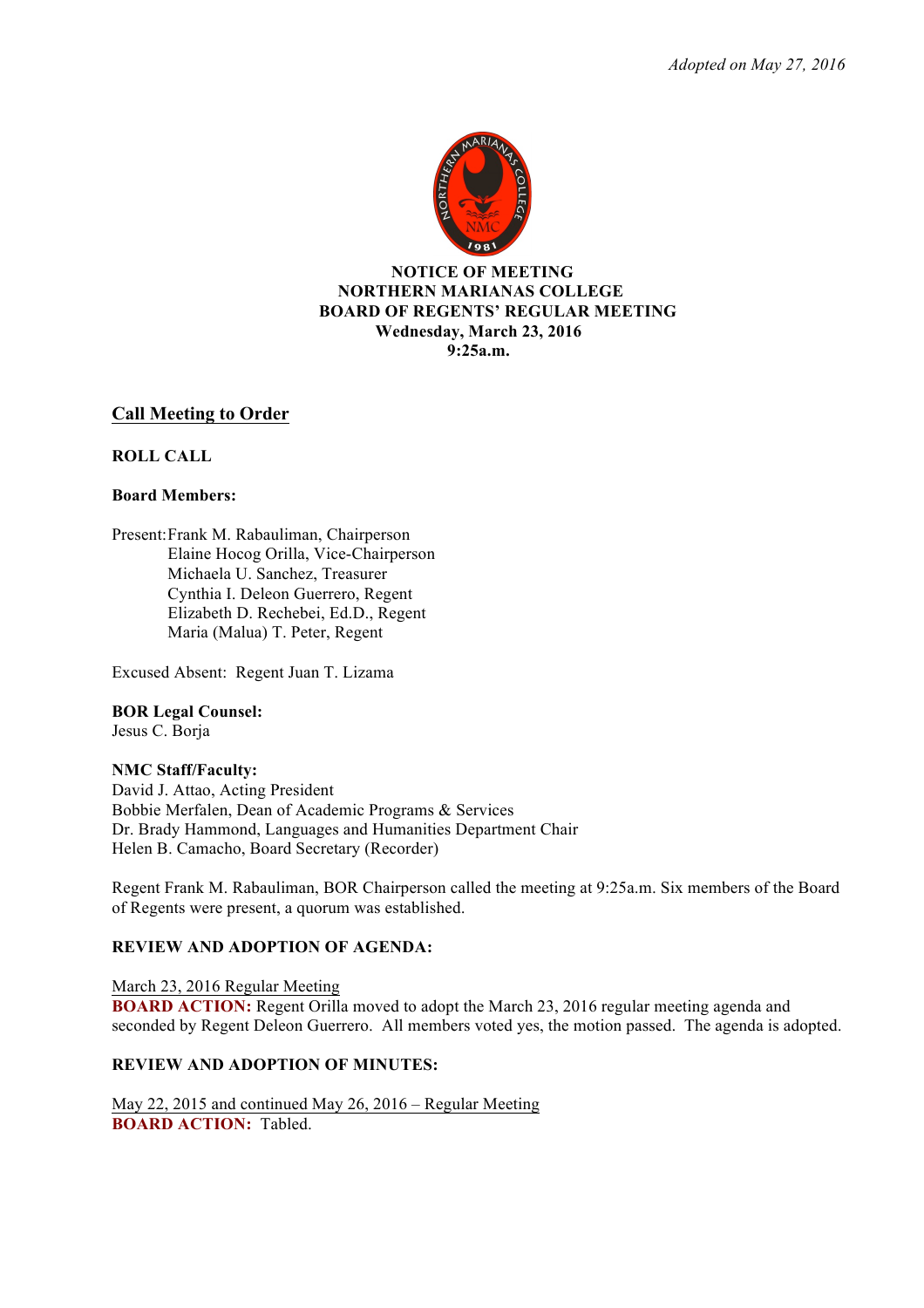# January 14, 2016 – Regular Meeting

**BOARD ACTION:** Regent Orilla moved to adopt the January 14, 2016 Regular Meeting minutes and seconded by Regent Peter. All members voted yes, the motion passed.

# February 3, 2016 – Special Meeting

**BOARD ACTION:** Regent Sanchez moved to adopt the February 03, 2016 meeting minutes and seconded by Regent Peter. All members vote yes, the motion passed.

February 25, 2016 – Special Meeting **BOARD ACTION:** Tabled.

Regent Sanchez moved to adopt the meeting minutes and seconded by Regent Peter. However, there were some clarification requested and it was tabled pending further review. Tabled at this time.

- Page 2: The last board action listed does not indicate who seconded the motion.
- Page 3: Clarify if the organizational chart was adopted as a draft for submission with the budget or adopted as a full brand new organizational chart. Need clarification from the ALO and if this an accreditation concern.
- Legal Counsel was present at the meeting.

# **PUBLIC COMMENT PERIOD:**

*No public participation.* 

# **AMENDMENT TO THE AGENDA:**

**BOARD ACTION:** Regent Peter moved to suspend the order of business and include the following item as follows. The motion was seconded by Regent Orilla. All members voted yes, the motion passed.

- 1. Ad-HOC Audit Committee Report
- 2. Facilities Plan Report

### Facilities Plan Report

Mr. John Guerrero, Facilities Manager presented on the TY Soudelor Repairs and Facilities Upgrade (handout provided).

# **SUSPEND THE ORDER OF BUSINESS:**

**BOARD ACTION:** Regent Peter moved to add to the agenda Board Resolution 2016-03: FEMA Alternate Pilot Program under Old Business, Facilities Plan (Item III) and seconded by Regent Orilla. All members voted yes, the motioned passed.

### Board Resolution No. 2016-03 – FEMA Alternate Pilot Program

**BOARD ACTION:** Regent Rechebei moved to adopt Board Resolution 2016-03 that the board after due deliberation resolves that the FEMA Alternate Procedures Permanent Pilot Program offered by FEMA is the best option for the college for the repair, renovation, rebuild adopts it and further authorizes the administration to prepare the exact wording of such resolution to be signed by the Chairman of the Board, the Acting President and Legal Counsel was seconded by Regent Peter. All members voted yes, the motion passed.

Break was called at 11:00a.m. Break ended at 11:20a.m.

Chairperson Rabauliman called the meeting back to order at 11:20a.m. and proceeded to the next item on the agenda.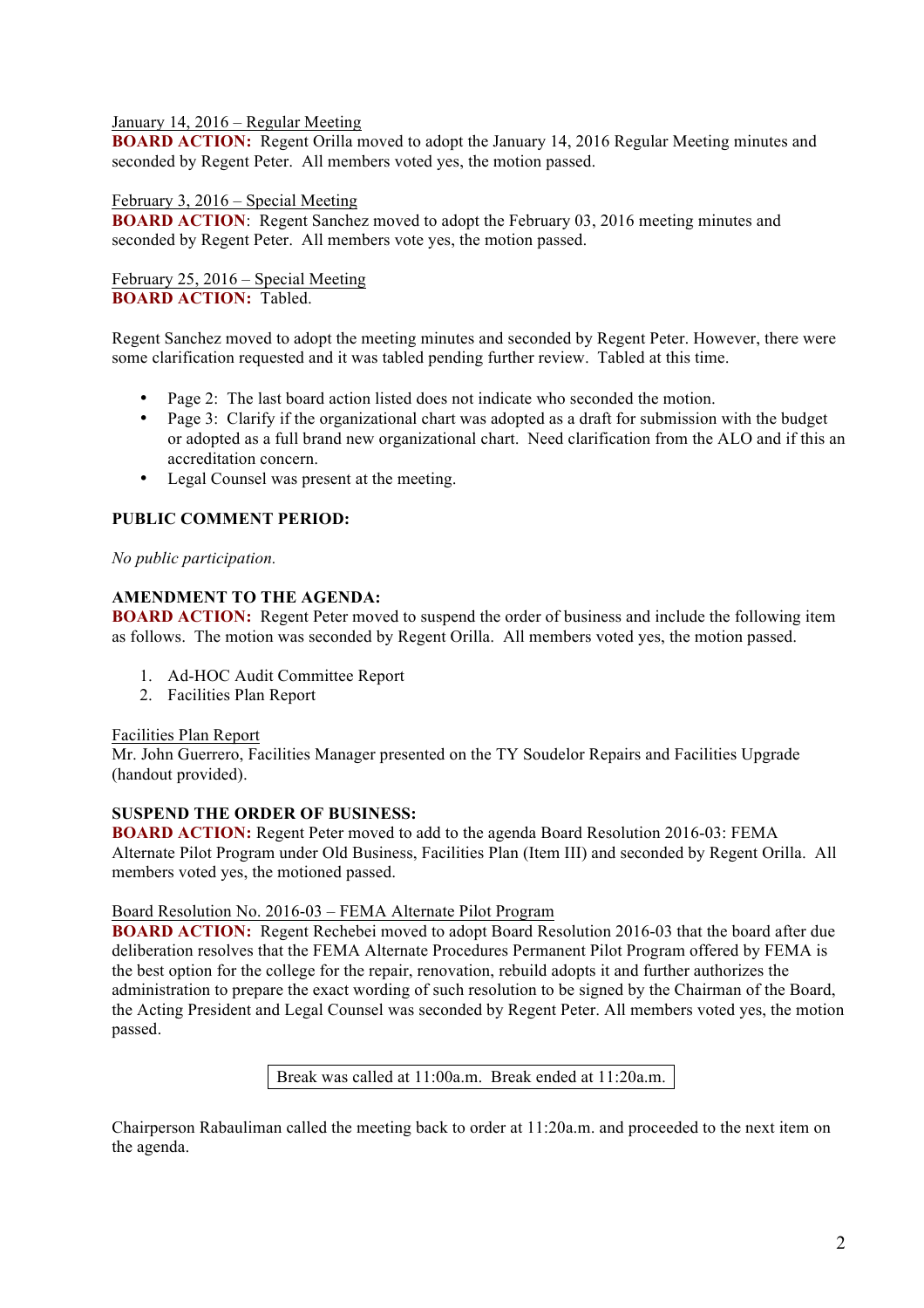# Chairperson's Report

Chairperson Rabauliman offered some comments. He acknowledged the hard work and efforts of Regent Lizama during his term as Chairperson.

# **STANDING COMMITTEE REPORTS:**

### **Fiscal Committee Report**

Regent Rechebei, Fiscal Committee Chairperson provided an update. She highlighted the following items:

- Naming Building Policy: Tabled.
- Board Policy No. 7003 Financial Accounts: Tabled.
- Board Policy No. 7011 Accounting: Tabled.
- Board Policy No. 7006 Travel: Tabled.
- Draft Finance Facility Committee Tabled.
- Cost of Instruction: Preliminary research was done last year; a final recommendation to be presented before the beginning of the next semester or before the budget call.
- Funds we have on reserve or savings.
- Facilities Plan Update Presented by John Guerrero, Facilities Manager.
- Salary Adjustments Tabled.
- Audit Status Referred to the Ad-HOC Audit Committee.
- Nursing Program (\$14,000) Review the minutes and determine the boards' decision with respect to the action taken when it decided to give \$14k to the Nursing program.
- The board was apprised of the BOR Budget balance for the rest of the fiscal year.

# Program Committee Meeting Report

None.

### Personnel Committee Meeting Report

Regent Cynthia I. Deleon Guerrero, Personnel Committee Chairperson provided an update. She highlighted the following:

- Committee met on March 22, 2016
- Reviewed the Draft Compensation Policy
- Reviewed Board Policy No. 6000 Compensation: No Action taken; Review the policy further and to provide updates on actions taken since the adoption of the policy back in March 2015.
- Draft Succession Policy No. 1025 A copy was distributed for the board's review.

### Succession Policy – Board Policy No. 1025

**BOARD ACTION:** Regent Peter moved to adopt Board Policy No. 1025 – Succession Policy and seconded by Regent Rechebei. Some changes to the draft were made as follows. All members voted yes, the motion passed as amended.

- Policy Name: Succession Policy
- Number 2: The use of the word / title Vice-President or Deans be repeated in the language used on number 4.
- Number 5: Strike out at the end of the sentence after the word "Northern Mariana Islands." \
- Number 5: the Board Chairman "may"
- Keep the definition: Acting President – less than 90 days. Interim – decision by the board; 90 days or more.
- Salary Adjustment Tabled and for the college to prioritize this item in alignment with Policy 6000; provide further clarifications to the committee.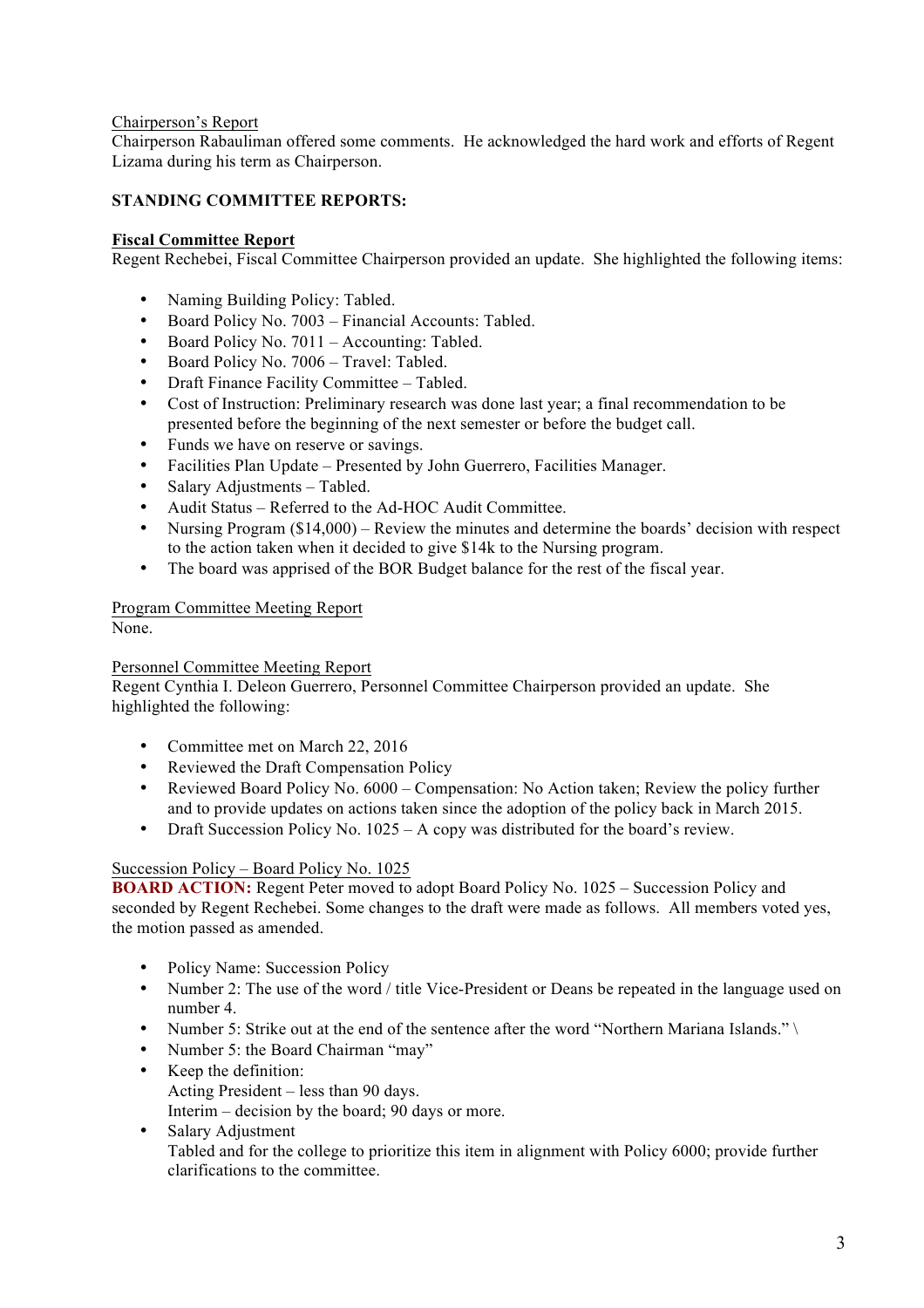# Ad-HOC Audit Committee Report

Regent Maria (Malua) T. Peter, Ad-HOC Audit Committee Chairperson provided a report. She highlighted the following:

- The committee met with Mr. Burger on the fieldwork of the auditors.
- Audit Committee Policy Tabled for more review and other resources.
- Tracy will provide the members with training or overview of the audit processes.

Lunch called at 12:29p.m. Lunch break ended at 1:33p.m.

Chairperson Rabauliman called the meeting back to order at 1:35p.m. All members were present. The board proceeded to the next item on the agenda.

# EXECUTIVE SESSION

**BOARD ACTION:** Regent Peter moved to go into executive session and seconded by Regent Sanchez. All members voted yes, the motion passed.

**BOARD ACTION:** Regent Orilla moved to rise out of executive session and seconded Peter. All members voted yes, the motion passed. Executive session ended at 2:56p.m. Upon convening the meeting, the board took the following action.

# Interim President

**BOARD ACTION:** Regent Orilla moved to change the job title of the Acting President to Interim President to be effective Monday, March 28, 2016 and to commensurate salary and benefits minus housing and repatriation. Regent Rechebei seconded the motion. All members voted yes, the motion passed.

Acting President Dave Attao thanked the board for their vote of confidence and is humbled by their decision today. He acknowledges the hardwork of everyone and looks forward to working with them on matters that are of great importance and top priority.

### President's Report

David J. Attao, Interim President provided a report. He highlighted the following:

- Upcoming Events: Graduation; Charter Day; Softball Tournament; Foundation Golf Tournament; March Against Cancer
- Student Achievement Data: Graduation rates; transfer rates; job placement; benchmarks
- Management Team Initiatives: Strategic Plan; Student Support; Presidential Search Committee; Salary Adjustments; Facilities; Audit process
- Marketing, Social and Fundraising activities:  $35<sup>th</sup>$  Anniversary Events; Best Sunshine Inc; Remodeling Building F & G; positive response from the community for donations towards the college; Tan Siu Lin Foundation plans to donate more to the college in the future; Career Fair (39 Businesses); Vocational & Technical Month Proclamation Signing; Coffee Connections; Commonwealth Development Authority Business Plan Competition; PROA Power Campus events; Softball Tournaments; Charter Day Activities; State of the College Address; NMC Golf Tournament in April 2016; March Against Cancer in May; NMC Commencement Exercise; Data Collection, Benchmarks and Data Usage; Information Technology; Nursing (NCLEX Training);
- Legislative Matters: Senate Bill No. 19-26; House Bill No. 19-52; House Bill No. 19-61; House Bill No. 19-81 (2plus2 program); Higher Ed Bill.